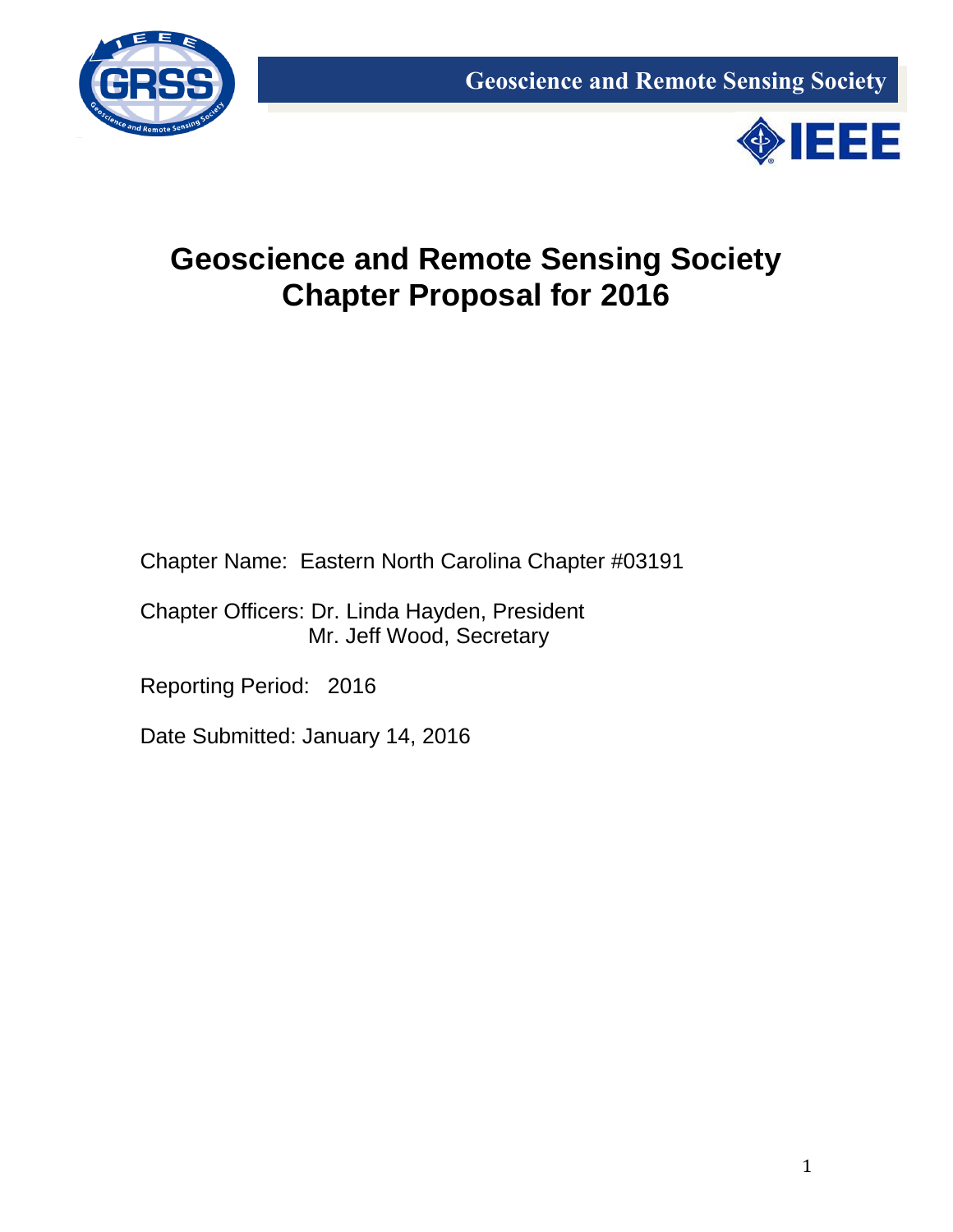## TOPIC AND TARGET MEMBERSHIP

*(All topics related to the different activities that can be managed by a chapter are allowed. Initiatives for all level of members, from regular ones to young professionals to students, can be submitted, too.)*

The members targeted are members in the Eastern NC chapter of GRSS, the student members of GRSS chapter #66221, and the members of the IEEE Women in Engineering North Carolina State University chapter. All future meeting of the GRSS chapters will use the materials developed. Recruitment activities will also make use of the materials developed through this proposal.

The GRSS Distinguished Lecture Program has officially approved of this event and will support the participation of Dr. Melba Crawford. It is the intent to promote both the GRSS brand and its support for Women in Engineering involvement in GRSS activities. The GRSS WIE program is jointly led by ADCOM members Dr. Linda Hayden and Dr. Gail S. Jackson.

#### **OBJECTIVES**

*(GRSS strategic goals are membership development, development of educational activities and materials, engagement of the local scientific and commercial communities)*

The objective is to support the development of educational materials and the joint GRSS - IEEE Women in Engineering Distinguished Lecture activity. The activities will promote the professional development of student chapter members and the WIE members in the North Carolina State University chapter will be enhanced through the planned distinguished lecture. This will be a precedent for GRSS and is endorsed and approved by the GRSS Distinguished Lecture Educational Program. Dr. Melba Crawford will be the distinguished lecturer.

### ACTIVITIES AND TEMPORAL SCHEDULE

*(Show the effectiveness of the proposal to reach the above mentioned goals)*

Materials will be used on the registration table for this distinguished lecture and for future distinguished lecturers and chapter meetings. This proposal will also ensure the full participation of all chapter members and student chapter members in the joint meeting by providing transportation for 40 members. A charter bus will be paid for and registration materials will be developed.

The event will take place April 8, 2016 at 6:00 pm in Room 3211 Engineering Building-2, Centennial Campus North Carolina State University 890 Oval Drive, Raleigh, NC 27695. Also scheduled is a 4pm tour of the Center of Geospatial Analysis and a 5pm reception. The Center for Geospatial Analytics is an interdisciplinary research and teaching center focused on